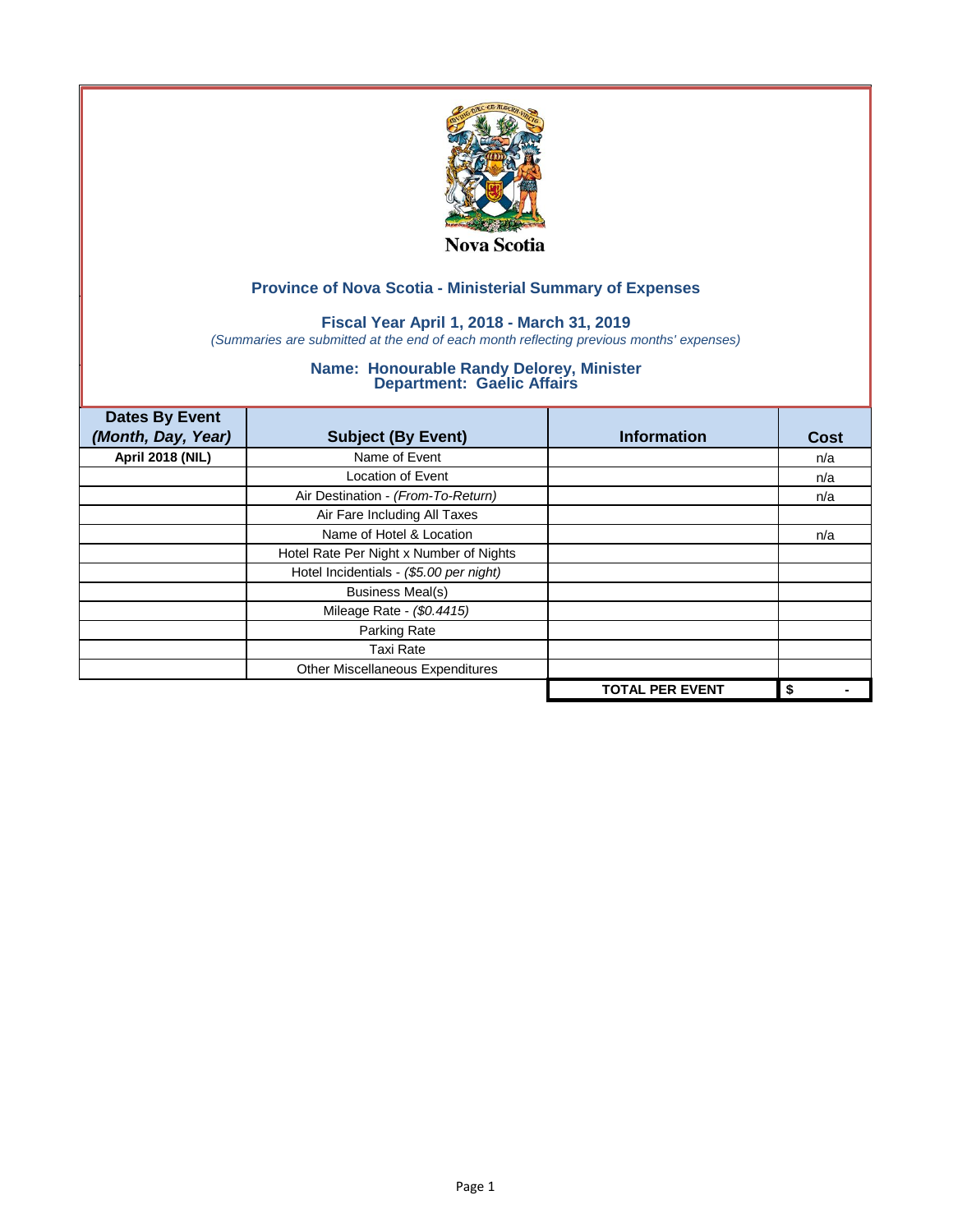

## **Fiscal Year April 1, 2018 - March 31, 2019**

*(Summaries are submitted at the end of each month reflecting previous months' expenses)*

| <b>Dates By Event</b><br>(Month, Day, Year) | <b>Subject (By Event)</b>               | <b>Information</b>           | Cost         |
|---------------------------------------------|-----------------------------------------|------------------------------|--------------|
|                                             |                                         |                              |              |
| May 2, 2018                                 | Name of Event                           | Gaelic Affairs College Event | n/a          |
|                                             | <b>Location of Event</b>                | Englishtown                  | n/a          |
|                                             | Air Destination - (From-To-Return)      |                              | n/a          |
|                                             | Air Fare Including All Taxes            |                              |              |
|                                             | Name of Hotel & Location                |                              | n/a          |
|                                             | Hotel Rate Per Night x Number of Nights |                              |              |
|                                             | Hotel Incidentials - (\$5.00 per night) |                              |              |
|                                             | <b>Business Meal(s)</b>                 |                              |              |
|                                             | Mileage Rate - (\$0.4415)               | 274 kms                      | 120.97<br>S  |
|                                             | Parking Rate                            |                              |              |
|                                             | Taxi Rate                               |                              |              |
|                                             | Other Miscellaneous Expenditures        |                              |              |
|                                             |                                         | <b>TOTAL PER EVENT</b>       | 120.97<br>\$ |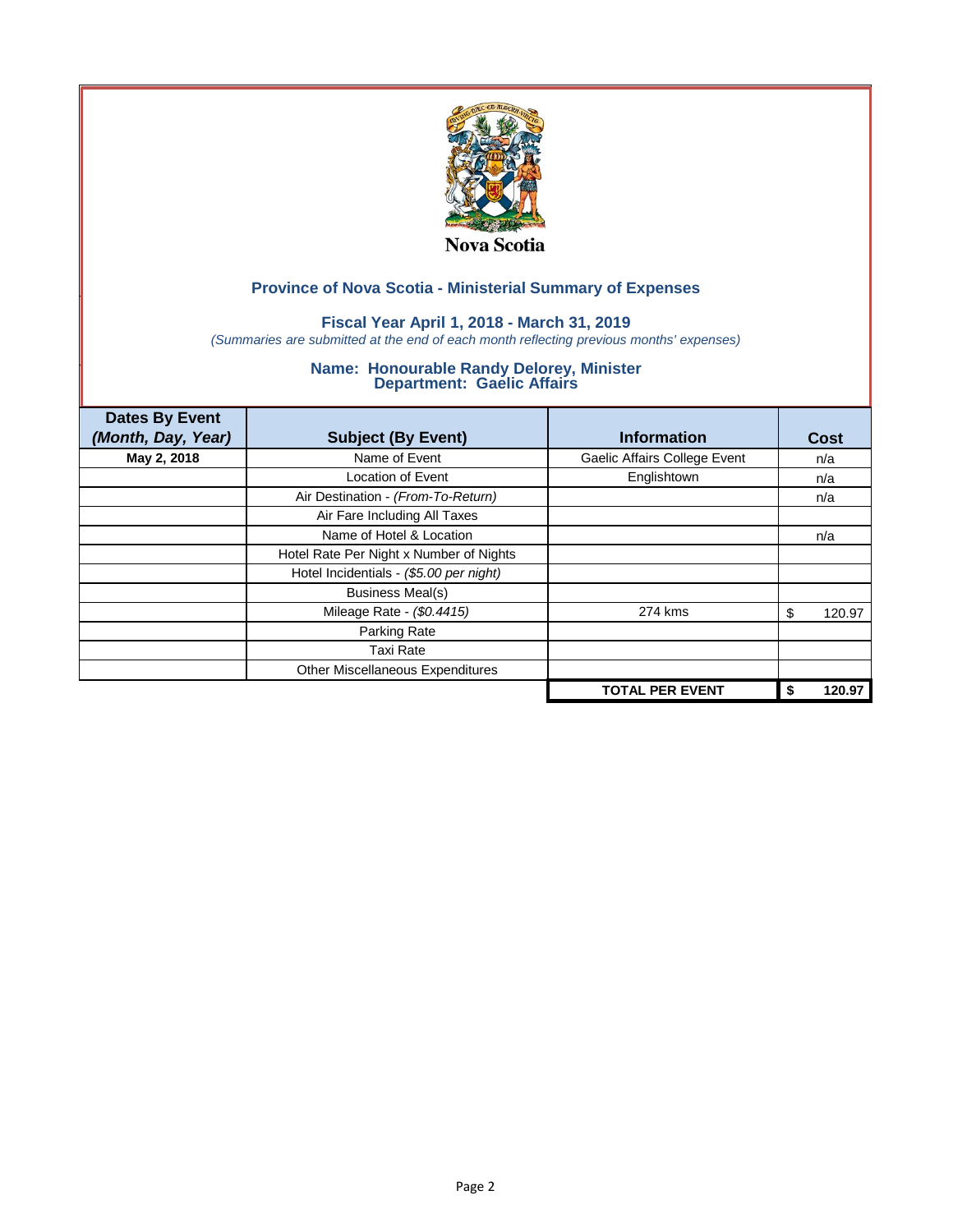

## **Fiscal Year April 1, 2018 - March 31, 2019**

*(Summaries are submitted at the end of each month reflecting previous months' expenses)*

| <b>Dates By Event</b><br>(Month, Day, Year) | <b>Subject (By Event)</b>               | <b>Information</b>     | <b>Cost</b> |
|---------------------------------------------|-----------------------------------------|------------------------|-------------|
| <b>June 2018 (NIL)</b>                      | Name of Event                           |                        | n/a         |
|                                             | Location of Event                       |                        | n/a         |
|                                             | Air Destination - (From-To-Return)      |                        | n/a         |
|                                             | Air Fare Including All Taxes            |                        |             |
|                                             | Name of Hotel & Location                |                        | n/a         |
|                                             | Hotel Rate Per Night x Number of Nights |                        |             |
|                                             | Hotel Incidentials - (\$5.00 per night) |                        |             |
|                                             | <b>Business Meal(s)</b>                 |                        |             |
|                                             | Mileage Rate - (\$0.4415)               |                        |             |
|                                             | Parking Rate                            |                        |             |
|                                             | <b>Taxi Rate</b>                        |                        |             |
|                                             | Other Miscellaneous Expenditures        |                        |             |
|                                             |                                         | <b>TOTAL PER EVENT</b> | \$          |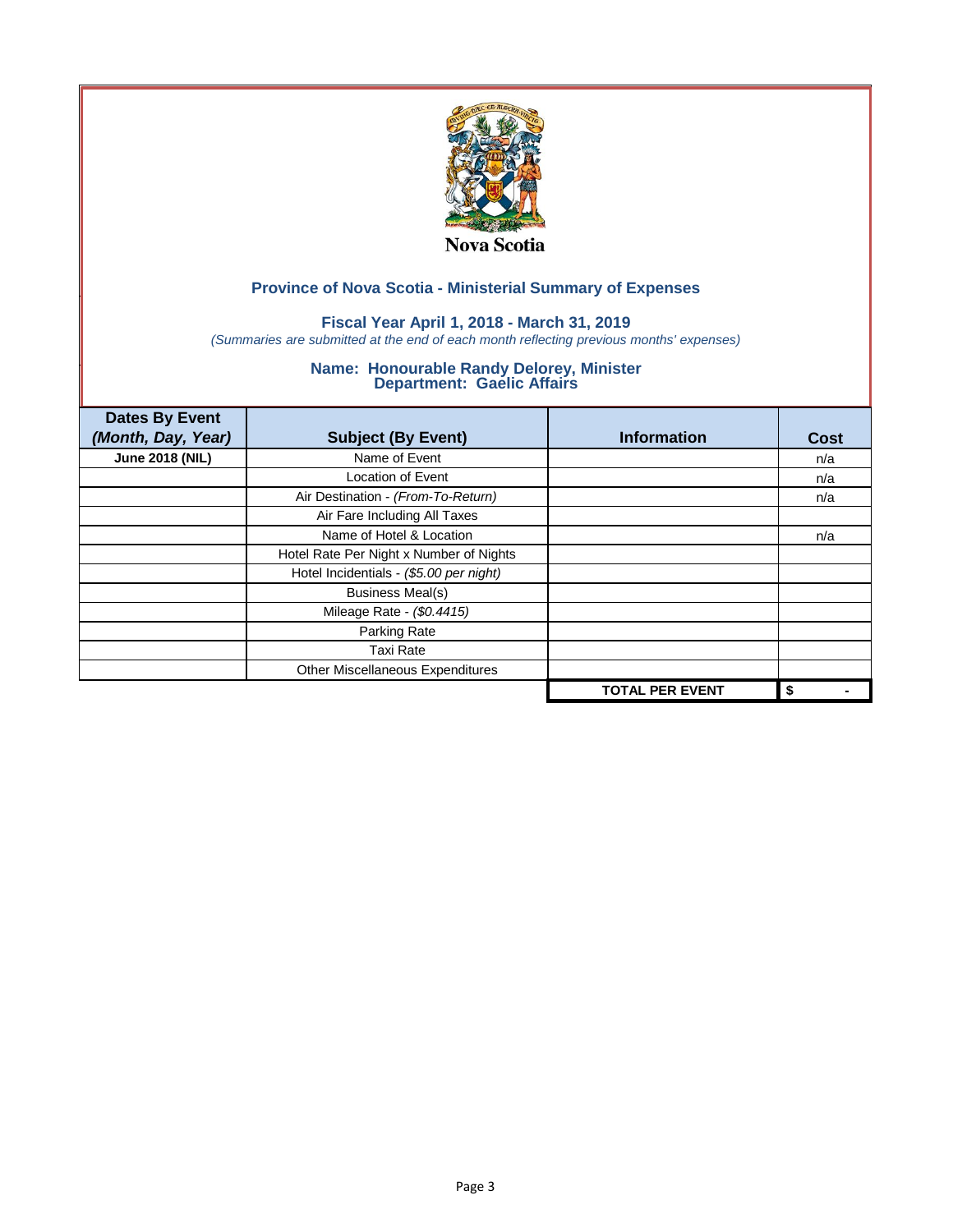

## **Fiscal Year April 1, 2018 - March 31, 2019**

*(Summaries are submitted at the end of each month reflecting previous months' expenses)*

| <b>Dates By Event</b>  |                                         |                        |      |
|------------------------|-----------------------------------------|------------------------|------|
| (Month, Day, Year)     | <b>Subject (By Event)</b>               | <b>Information</b>     | Cost |
| <b>July 2018 (NIL)</b> | Name of Event                           |                        | n/a  |
|                        | Location of Event                       |                        | n/a  |
|                        | Air Destination - (From-To-Return)      |                        | n/a  |
|                        | Air Fare Including All Taxes            |                        |      |
|                        | Name of Hotel & Location                |                        | n/a  |
|                        | Hotel Rate Per Night x Number of Nights |                        |      |
|                        | Hotel Incidentials - (\$5.00 per night) |                        |      |
|                        | <b>Business Meal(s)</b>                 |                        |      |
|                        | Mileage Rate - (\$0.4415)               |                        |      |
|                        | Parking Rate                            |                        |      |
|                        | <b>Taxi Rate</b>                        |                        |      |
|                        | Other Miscellaneous Expenditures        |                        |      |
|                        |                                         | <b>TOTAL PER EVENT</b> | \$   |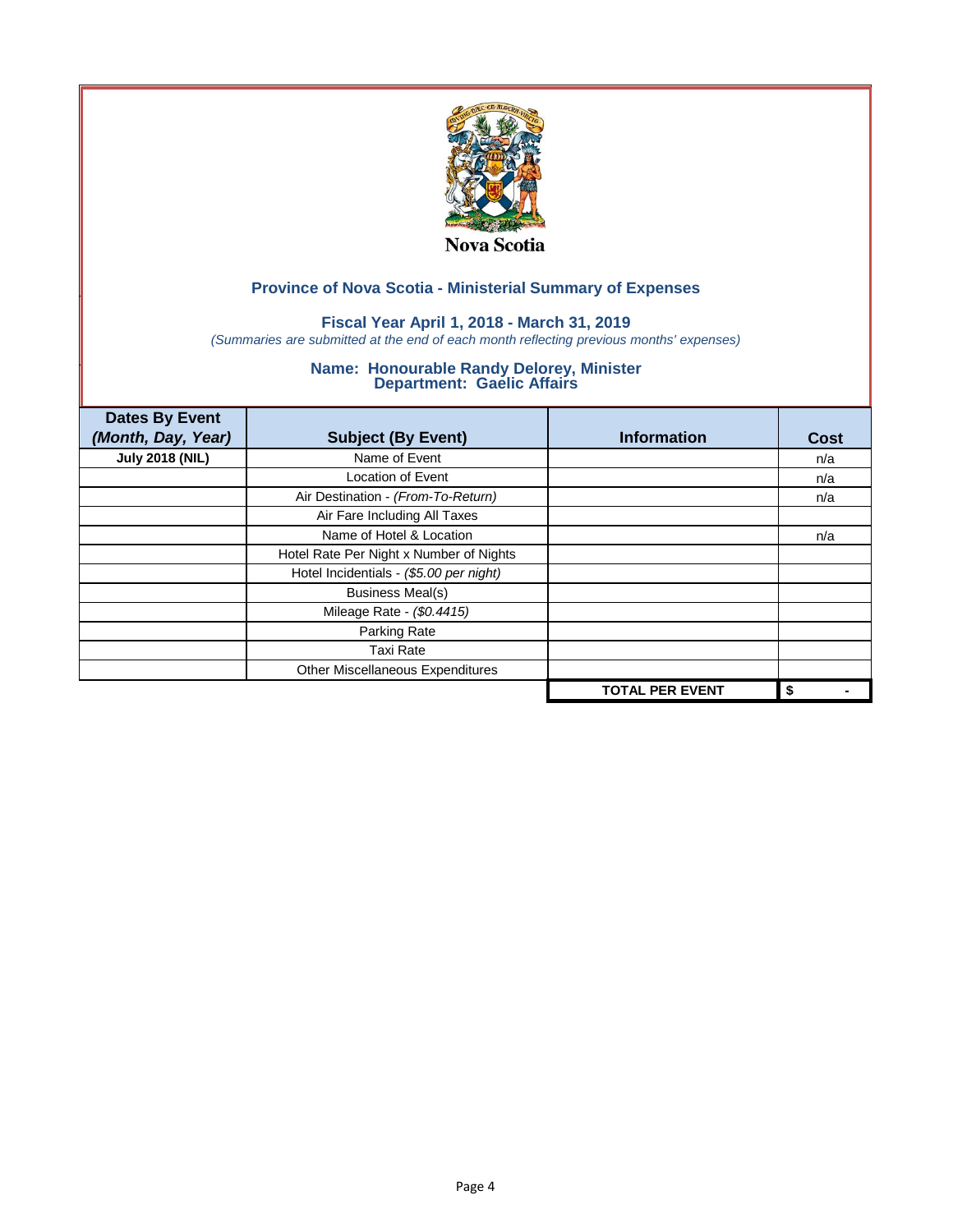

## **Fiscal Year April 1, 2018 - March 31, 2019**

*(Summaries are submitted at the end of each month reflecting previous months' expenses)*

| <b>Dates By Event</b> |                                         |                        |      |
|-----------------------|-----------------------------------------|------------------------|------|
| (Month, Day, Year)    | <b>Subject (By Event)</b>               | <b>Information</b>     | Cost |
| August 2018 (NIL)     | Name of Event                           |                        | n/a  |
|                       | <b>Location of Event</b>                |                        | n/a  |
|                       | Air Destination - (From-To-Return)      |                        | n/a  |
|                       | Air Fare Including All Taxes            |                        |      |
|                       | Name of Hotel & Location                |                        | n/a  |
|                       | Hotel Rate Per Night x Number of Nights |                        |      |
|                       | Hotel Incidentials - (\$5.00 per night) |                        |      |
|                       | <b>Business Meal(s)</b>                 |                        |      |
|                       | Mileage Rate - (\$0.4415)               |                        |      |
|                       | Parking Rate                            |                        |      |
|                       | <b>Taxi Rate</b>                        |                        |      |
|                       | Other Miscellaneous Expenditures        |                        |      |
|                       |                                         | <b>TOTAL PER EVENT</b> | \$   |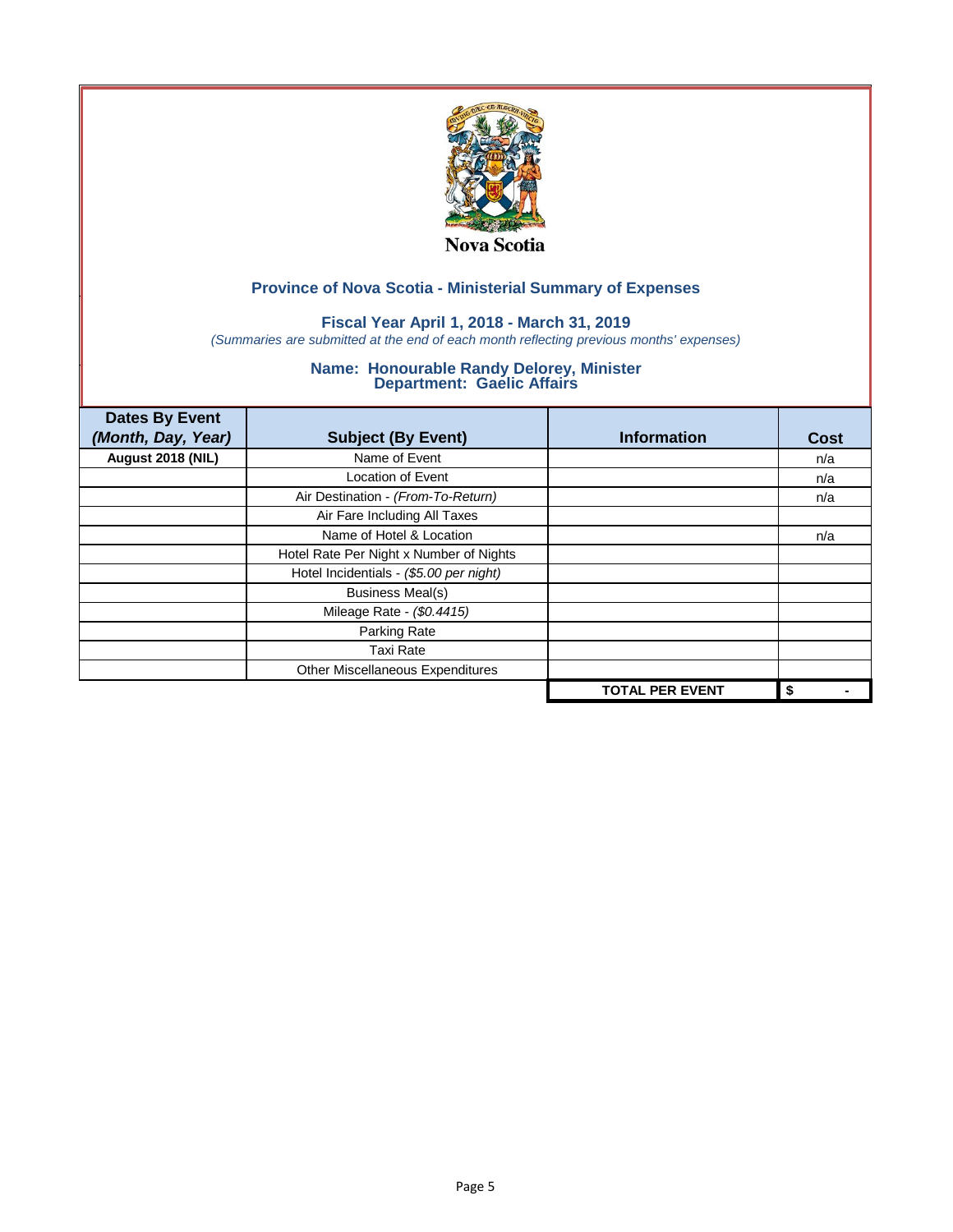

## **Fiscal Year April 1, 2018 - March 31, 2019**

*(Summaries are submitted at the end of each month reflecting previous months' expenses)*

| <b>Dates By Event</b> |                                         |                        |      |
|-----------------------|-----------------------------------------|------------------------|------|
| (Month, Day, Year)    | <b>Subject (By Event)</b>               | <b>Information</b>     | Cost |
| September 2018 (NIL)  | Name of Event                           |                        | n/a  |
|                       | <b>Location of Event</b>                |                        | n/a  |
|                       | Air Destination - (From-To-Return)      |                        | n/a  |
|                       | Air Fare Including All Taxes            |                        |      |
|                       | Name of Hotel & Location                |                        | n/a  |
|                       | Hotel Rate Per Night x Number of Nights |                        |      |
|                       | Hotel Incidentials - (\$5.00 per night) |                        |      |
|                       | <b>Business Meal(s)</b>                 |                        |      |
|                       | Mileage Rate - (\$0.4415)               |                        |      |
|                       | Parking Rate                            |                        |      |
|                       | Taxi Rate                               |                        |      |
|                       | Other Miscellaneous Expenditures        |                        |      |
|                       |                                         | <b>TOTAL PER EVENT</b> | \$   |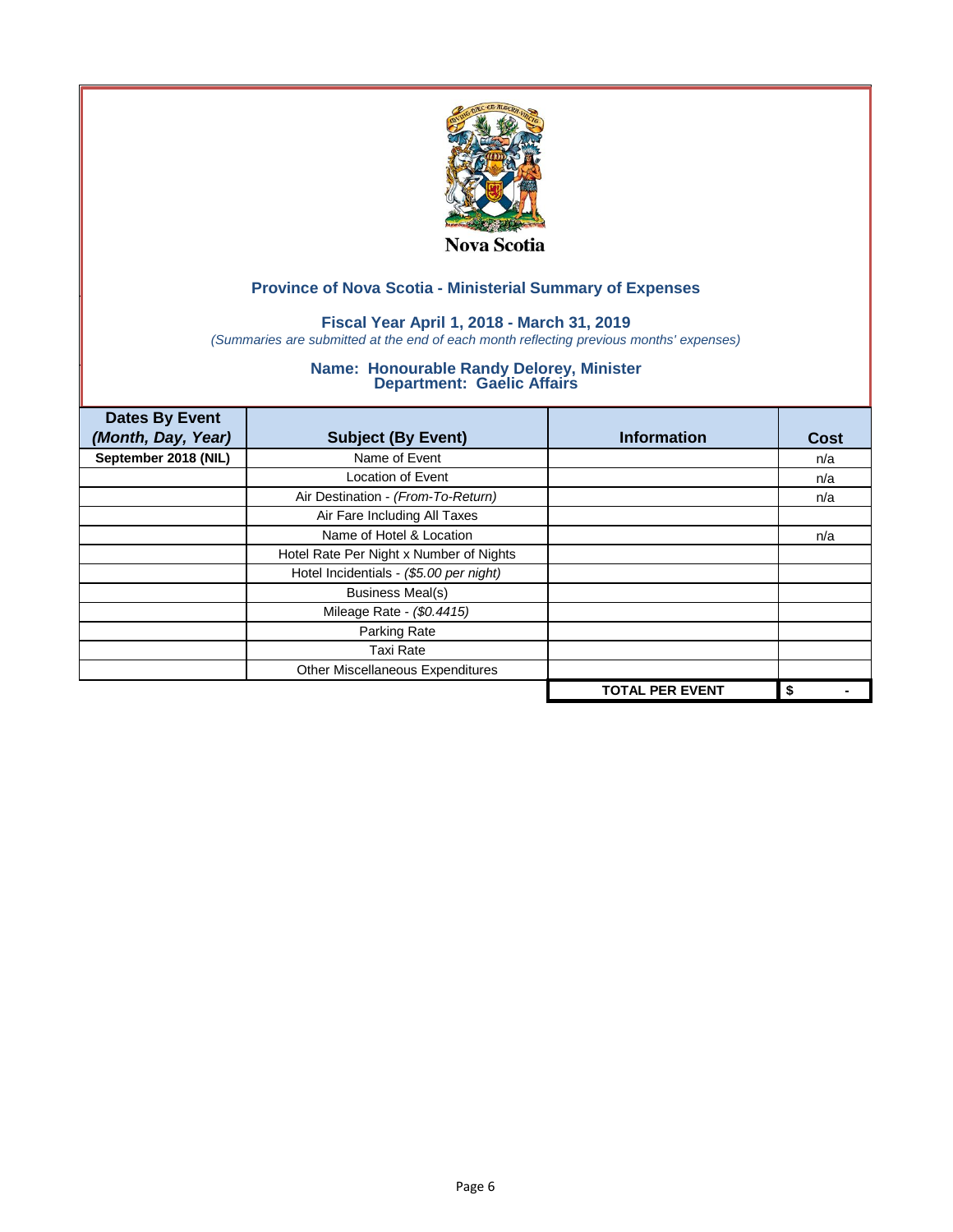

## **Fiscal Year April 1, 2018 - March 31, 2019**

*(Summaries are submitted at the end of each month reflecting previous months' expenses)*

| <b>Dates By Event</b> |                                         |                        |      |
|-----------------------|-----------------------------------------|------------------------|------|
| (Month, Day, Year)    | <b>Subject (By Event)</b>               | <b>Information</b>     | Cost |
| October 2018 (NIL)    | Name of Event                           |                        | n/a  |
|                       | <b>Location of Event</b>                |                        | n/a  |
|                       | Air Destination - (From-To-Return)      |                        | n/a  |
|                       | Air Fare Including All Taxes            |                        |      |
|                       | Name of Hotel & Location                |                        | n/a  |
|                       | Hotel Rate Per Night x Number of Nights |                        |      |
|                       | Hotel Incidentials - (\$5.00 per night) |                        |      |
|                       | <b>Business Meal(s)</b>                 |                        |      |
|                       | Mileage Rate - (\$0.4415)               |                        |      |
|                       | Parking Rate                            |                        |      |
|                       | <b>Taxi Rate</b>                        |                        |      |
|                       | Other Miscellaneous Expenditures        |                        |      |
|                       |                                         | <b>TOTAL PER EVENT</b> | \$   |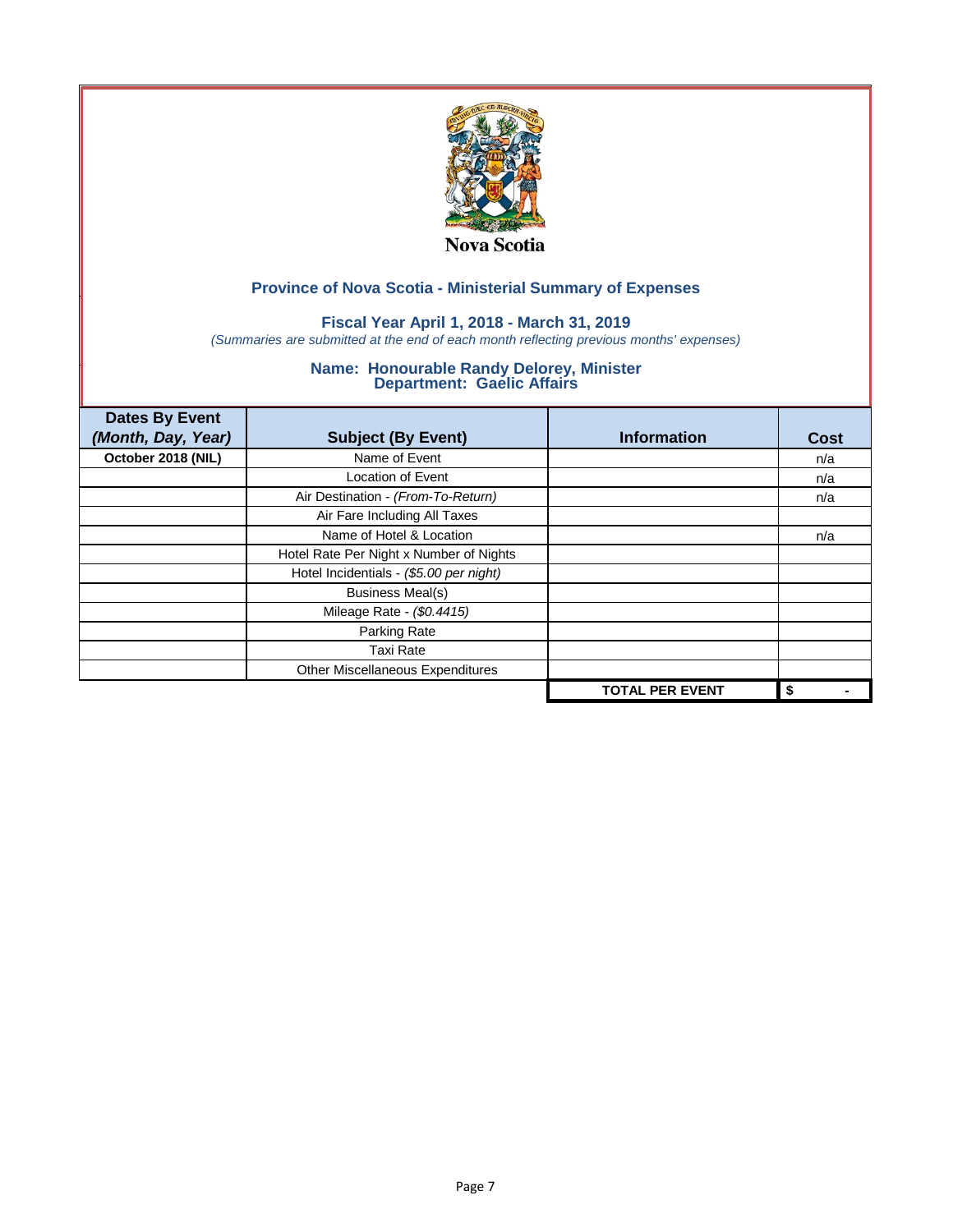

## **Fiscal Year April 1, 2018 - March 31, 2019**

*(Summaries are submitted at the end of each month reflecting previous months' expenses)*

| <b>Dates By Event</b><br>(Month, Day, Year) | <b>Subject (By Event)</b>               | <b>Information</b>     | <b>Cost</b> |
|---------------------------------------------|-----------------------------------------|------------------------|-------------|
| November 2018 (NIL)                         | Name of Event                           |                        | n/a         |
|                                             | Location of Event                       |                        | n/a         |
|                                             | Air Destination - (From-To-Return)      |                        | n/a         |
|                                             | Air Fare Including All Taxes            |                        |             |
|                                             | Name of Hotel & Location                |                        | n/a         |
|                                             | Hotel Rate Per Night x Number of Nights |                        |             |
|                                             | Hotel Incidentials - (\$5.00 per night) |                        |             |
|                                             | <b>Business Meal(s)</b>                 |                        |             |
|                                             | Mileage Rate - (\$0.4415)               |                        |             |
|                                             | Parking Rate                            |                        |             |
|                                             | <b>Taxi Rate</b>                        |                        |             |
|                                             | Other Miscellaneous Expenditures        |                        |             |
|                                             |                                         | <b>TOTAL PER EVENT</b> | \$          |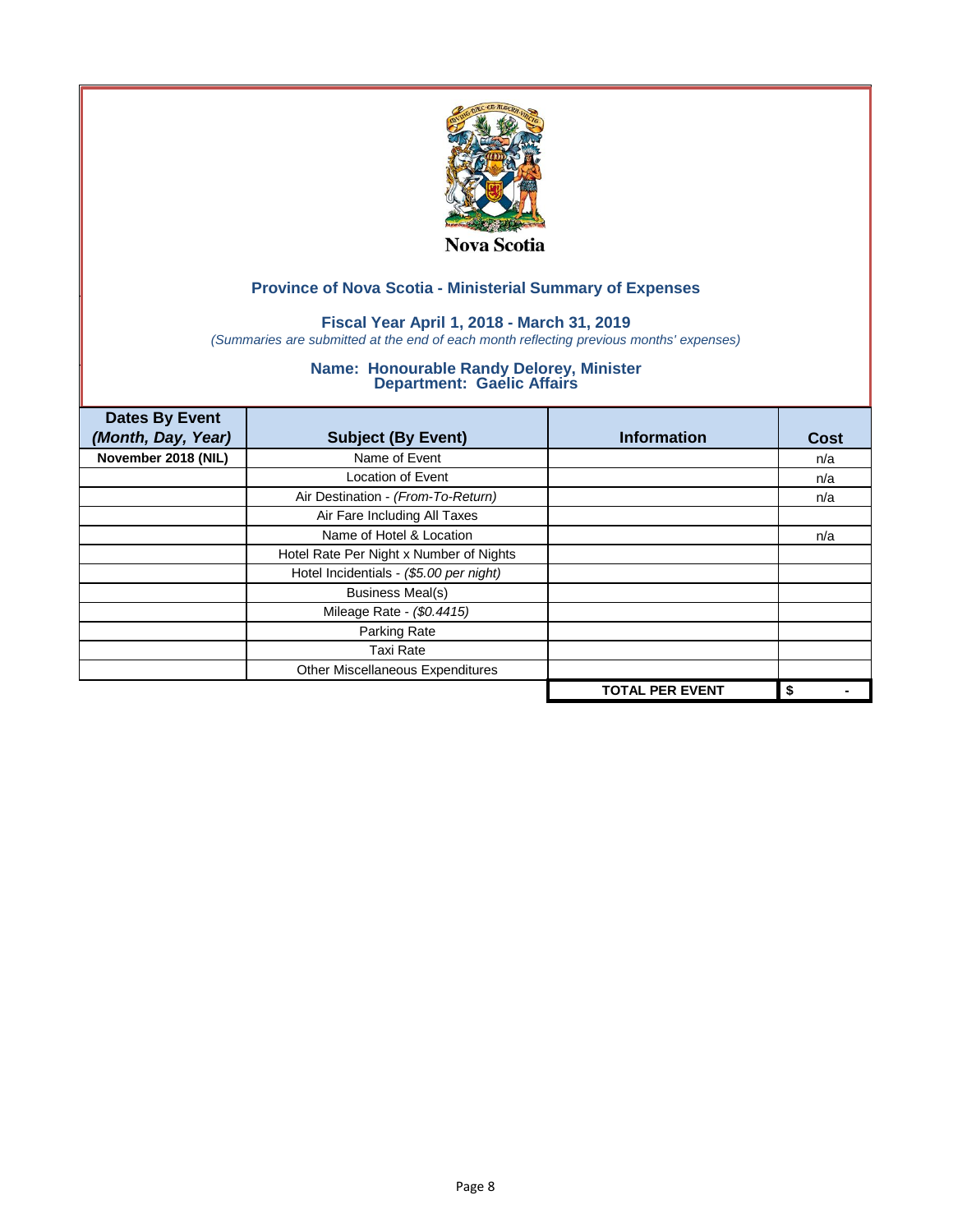

## **Fiscal Year April 1, 2018 - March 31, 2019**

*(Summaries are submitted at the end of each month reflecting previous months' expenses)*

| <b>Dates By Event</b><br>(Month, Day, Year) | <b>Subject (By Event)</b>               | <b>Information</b>     | <b>Cost</b> |
|---------------------------------------------|-----------------------------------------|------------------------|-------------|
| December 2018 (NIL)                         | Name of Event                           |                        | n/a         |
|                                             | Location of Event                       |                        | n/a         |
|                                             | Air Destination - (From-To-Return)      |                        | n/a         |
|                                             | Air Fare Including All Taxes            |                        |             |
|                                             | Name of Hotel & Location                |                        | n/a         |
|                                             | Hotel Rate Per Night x Number of Nights |                        |             |
|                                             | Hotel Incidentials - (\$5.00 per night) |                        |             |
|                                             | <b>Business Meal(s)</b>                 |                        |             |
|                                             | Mileage Rate - (\$0.4415)               |                        |             |
|                                             | Parking Rate                            |                        |             |
|                                             | <b>Taxi Rate</b>                        |                        |             |
|                                             | Other Miscellaneous Expenditures        |                        |             |
|                                             |                                         | <b>TOTAL PER EVENT</b> | \$          |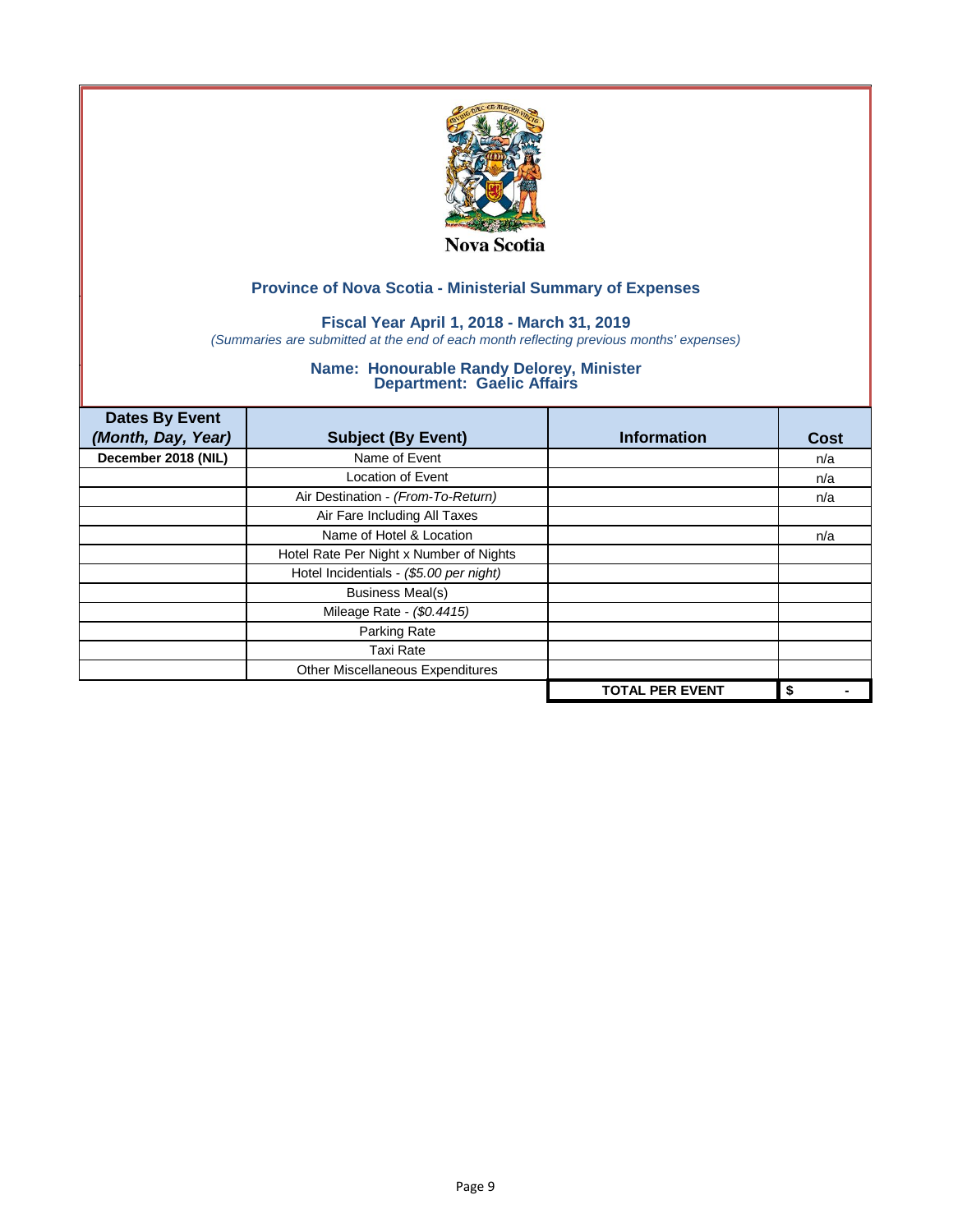

## **Fiscal Year April 1, 2018 - March 31, 2019**

*(Summaries are submitted at the end of each month reflecting previous months' expenses)*

| <b>Dates By Event</b><br>(Month, Day, Year) | <b>Subject (By Event)</b>               | <b>Information</b>     | <b>Cost</b> |
|---------------------------------------------|-----------------------------------------|------------------------|-------------|
| January 2019 (NIL)                          | Name of Event                           |                        | n/a         |
|                                             | Location of Event                       |                        | n/a         |
|                                             | Air Destination - (From-To-Return)      |                        | n/a         |
|                                             | Air Fare Including All Taxes            |                        |             |
|                                             | Name of Hotel & Location                |                        | n/a         |
|                                             | Hotel Rate Per Night x Number of Nights |                        |             |
|                                             | Hotel Incidentials - (\$5.00 per night) |                        |             |
|                                             | <b>Business Meal(s)</b>                 |                        |             |
|                                             | Mileage Rate - (\$0.4415)               |                        |             |
|                                             | Parking Rate                            |                        |             |
|                                             | <b>Taxi Rate</b>                        |                        |             |
|                                             | Other Miscellaneous Expenditures        |                        |             |
|                                             |                                         | <b>TOTAL PER EVENT</b> | \$          |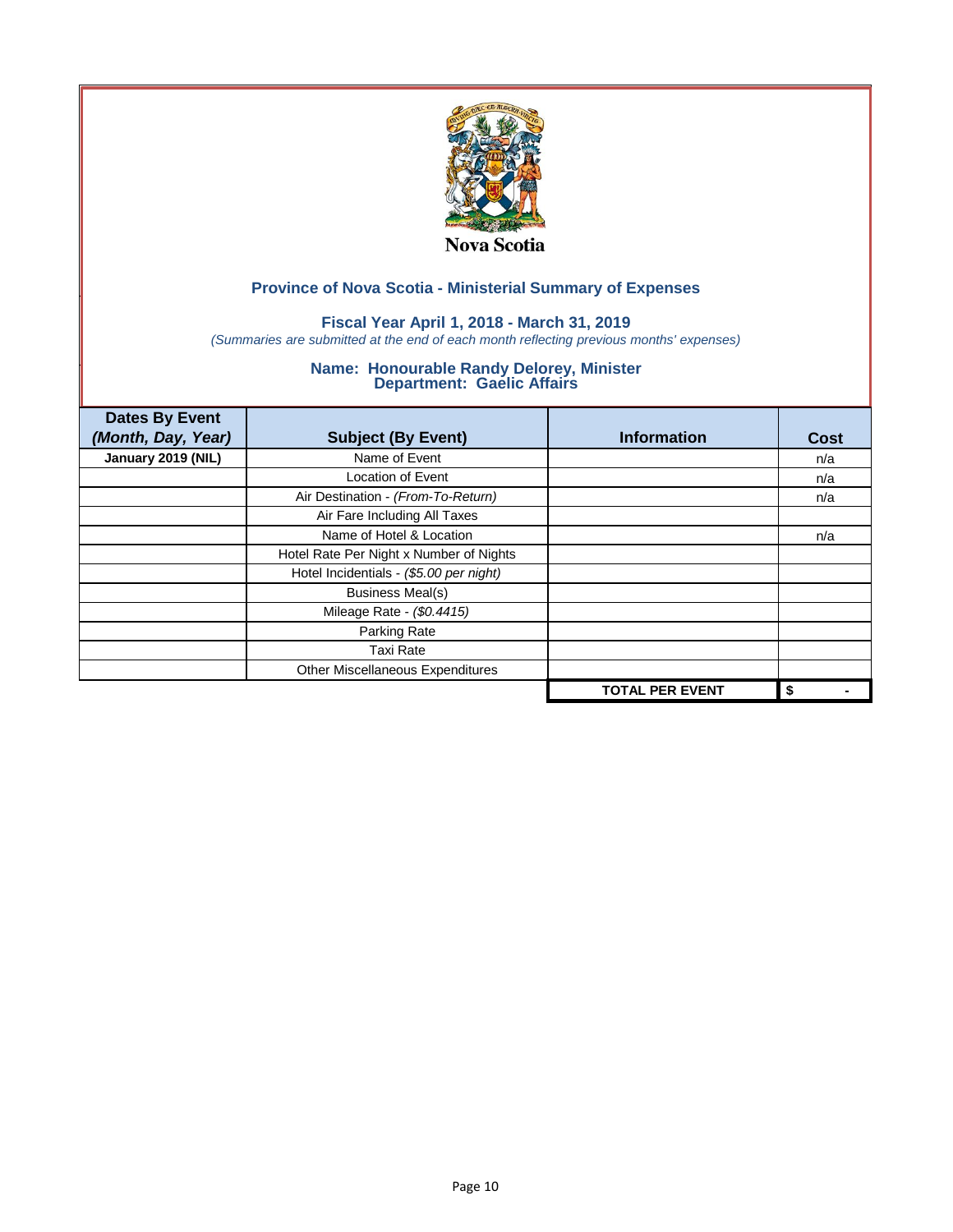

## **Fiscal Year April 1, 2018 - March 31, 2019**

*(Summaries are submitted at the end of each month reflecting previous months' expenses)*

| <b>Dates By Event</b><br>(Month, Day, Year) | <b>Subject (By Event)</b>               | <b>Information</b>     | <b>Cost</b> |
|---------------------------------------------|-----------------------------------------|------------------------|-------------|
| February 2019 (NIL)                         | Name of Event                           |                        | n/a         |
|                                             | Location of Event                       |                        | n/a         |
|                                             | Air Destination - (From-To-Return)      |                        | n/a         |
|                                             | Air Fare Including All Taxes            |                        |             |
|                                             | Name of Hotel & Location                |                        | n/a         |
|                                             | Hotel Rate Per Night x Number of Nights |                        |             |
|                                             | Hotel Incidentials - (\$5.00 per night) |                        |             |
|                                             | <b>Business Meal(s)</b>                 |                        |             |
|                                             | Mileage Rate - (\$0.4415)               |                        |             |
|                                             | Parking Rate                            |                        |             |
|                                             | <b>Taxi Rate</b>                        |                        |             |
|                                             | Other Miscellaneous Expenditures        |                        |             |
|                                             |                                         | <b>TOTAL PER EVENT</b> | \$          |